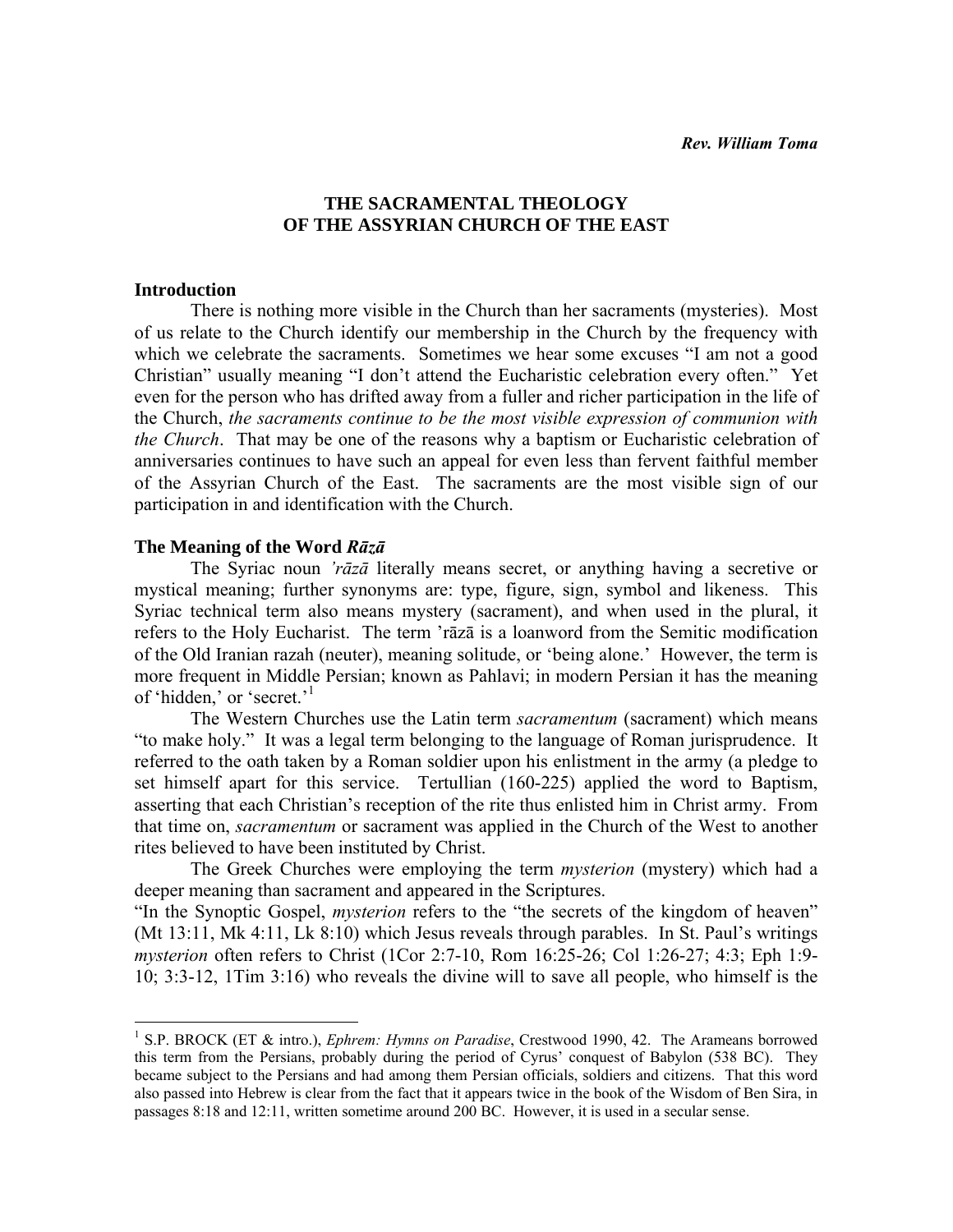mystery through whom all things are restored, and who dwells in those who believe. Christ crucified is the supreme manifestation of God's wisdom (1 Cor 2:1f.., Col 2:2).

 Thus, the word *mysterion* appears in the Scriptures and signifies God's entire scheme of redemption – the new creation of all through the life, death resurrection and glorification of Christ. From the Eastern Christian point of view the mysteries of the faith (sacraments) reflect the whole Mystery of what it means to be in Christ.St. Chrysostom writes, "It is called a mystery because what we believe is not the same as what we see, but we see one thing and believe another" (PG 61:51).

#### **Sacraments are Real**

When we talk about the mysteries, we need to underline that what is taking place in the sacramental sign is *real*, even though it is a distinct and unique reality. It is true that all of us have different ideas of what is real, and for many people there is a temptation to consider only sensible things as real. *Yet even here we recognize that there is a quality of existence beyond the concrete*. *Memories are real*. *We cherish them and many times relive them*. Our historical reenactments, often in the form of memories and reflections, autobiographical and biographical, all bear testimony to the powerful reality of memory.

 Imagination is also a form of reality, even though by definition we are able with a vivid imagination to expand the limits of our daily experience. Increasingly with new technology we deal with what is termed virtual reality. While it is not the same as what is actual in our lives; nonetheless, *virtual reality is a recognized form of existence and is part of a rapidly growing area of entertainment*.

 Sacramental presence is also a unique kind of reality. It is not limited to the concrete data and sensible materials of this world. At the same time, it is much more than memory, imagination, or virtual reality. *Sacramental presence combines sensible, concrete, experiential elements with the spiritual and supernatural dimension of life.* Thus Mysteries are material, visible signs that point to, and bear within themselves, the spiritual and invisible reality of grace (namely, the presence of God).

#### **A Sacrament Accomplishes What it Symbolizes**

 To properly understand what a sacrament is, we need to recognize what we mean by a symbol and the various ways in which a symbol can be used.

 Symbols and signs stand for something not present. They point the way. A wedding ring, for example, is a sign of marital love—but it is not the love itself. A lighted candle in church may be a sign of personal devotion, but it is not the devotion itself. A box of chocolates given on Mother's Day may be a symbol of a child's love for his or her mother, but it is not the love itself. *Symbols serve a purpose. They speak to us of something beyond the symbol itself.*

 A sacrament is a very special kind of symbol or sign. *What is unique a bout a*  sacrament is that it not only points to what is beyond it but also realizes what it *symbolizes*. In the sacrament of baptism, for example, the water symbolizes the washing away of sin and the restoration of new life, the dying with Christ and rising to share in his resurrection. At the same time, it also begins to accomplish what it indicates.

 Because mysteries actually accomplish what they symbolize, *they are unique signs. Because they put us in contact with God in such away that God's grace touches us, they*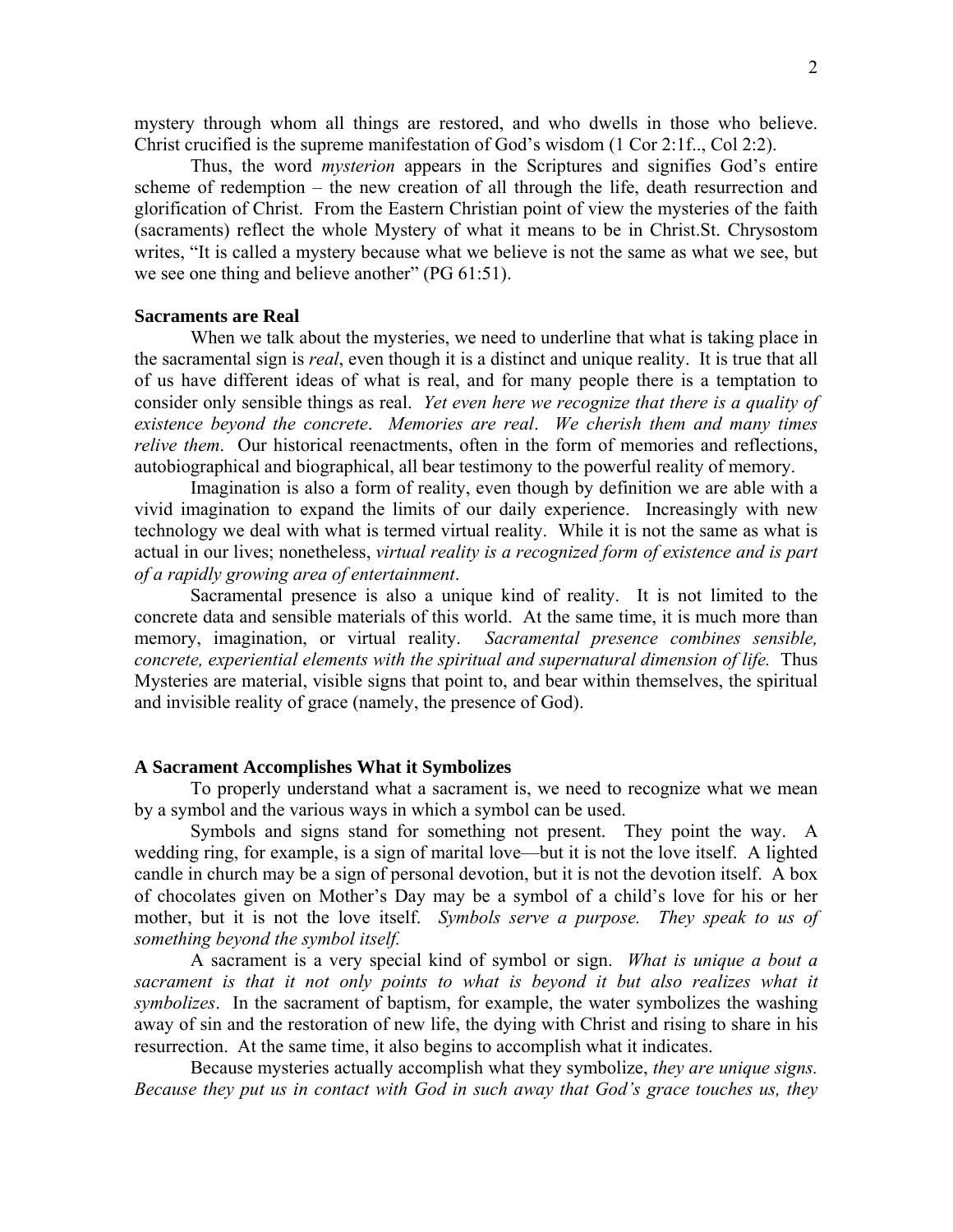*are holy signs*. In a very real sense, the transcendent, spiritual supernatural world of God, God's grace and everlasting life, intersects with this limited world and limitations in a sacrament.

 Theodore of Mopsuestia (d. 428) maintains that the mysteries consist of visible elements that make present invisible realities. For him, "every sacrament consists in the representation of unseen and unspeakable things through signs and emblems.<sup>"2</sup>

## **Christ is the Main Founder of the Mysteries**

 As a fundamental principle, Christ is the chief protagonist of the mysteries, which are enacted in the context of the liturgical celebration of the Church in the various sacramental rites. According to Timothy II, the mysteries of the Church are those means of conferring grace instituted by Christ and his disciples, and fulfilled in the Church—the proper place for dispensing the mysteries, through the mediation of the priesthood. The Syriac fathers consider the Church to be a true model of the heavenly Church and the place where the dispensation of Christ takes place. Christ poured into the Church all the riches of grace and truth gained through his death and resurrection.

 The visible Church is also the great sacrament. It is a living continuation on earth of its divine founder. Jesus is truly the Son of God, but equally an individual man, the Son of Mary. In a like manner, the Church is the presence of Christ and the Holy Spirit, a bearer of heavenly gifts, yet it is also very human in its existence. *The sublime mission of the Church is carried out through human agents. In doing their work those human agents perform sacred ceremonies that we call the mysteries, using ordinary realities of human life: bread, water, wine, oil, gestures, and words. Just as the Word of Gook took on a human body and became man, so too the Church, the continuing presence of the Risen Lord, takes on the flesh of the liturgy to continue the work of Jesus. The Church uses words, sings symbols and all forms of reality to accomplish her work—just as her divine founder did. We call this mysterious working of God's grace through human words and actions the liturgy. The Church continues to do today what Christ accomplished in his death and resurrection. Even the means are the same. Signs words and symbols manifest and accomplish the work of salvation.* 

#### **The Validity of the Mysteries**

 Abdīšō' provides three elements that constitute the holiness of each of the seven mysteries render them efficacious: First, a true priest, who has attained the priesthood rightly, according to the requirements of the Church. Secondly, the word and command of the Lord of Mysteries, whereby He ordained each of them. Thirdly, right intention and confirmed faith on the part of those who partake of them, believing that the effect of the mysteries takes place by a heavenly power.<sup>3</sup>

 The validity, therefore, of the each of the seven mysteries (sacraments) is based on three essential elements: their source, mediator and receiver. The mysteries should be established or constituted by Christ or according to 'the word and command of the Lord' the source of the Church's mysteries. The priestly minister of the mysteries, as mediator,

 $\frac{1}{2}$  THEODORE OF MOPSUESTIA, *Commentary of Theodore of Mopsuestia on the Lord's Prayer*  and on the Sacraments of Baptism and the Eucharist, 17.

 <sup>&#</sup>x27;ABDĪŠŌ', *Marganitha (The Pearl)* = IDEM., *The Book of Marganith (the Pearl): On the Truth of Christianity*, MAR E. SHIMUN (Introd. & ET), Kerala 1965; reprinted, Chicago 1988, 47.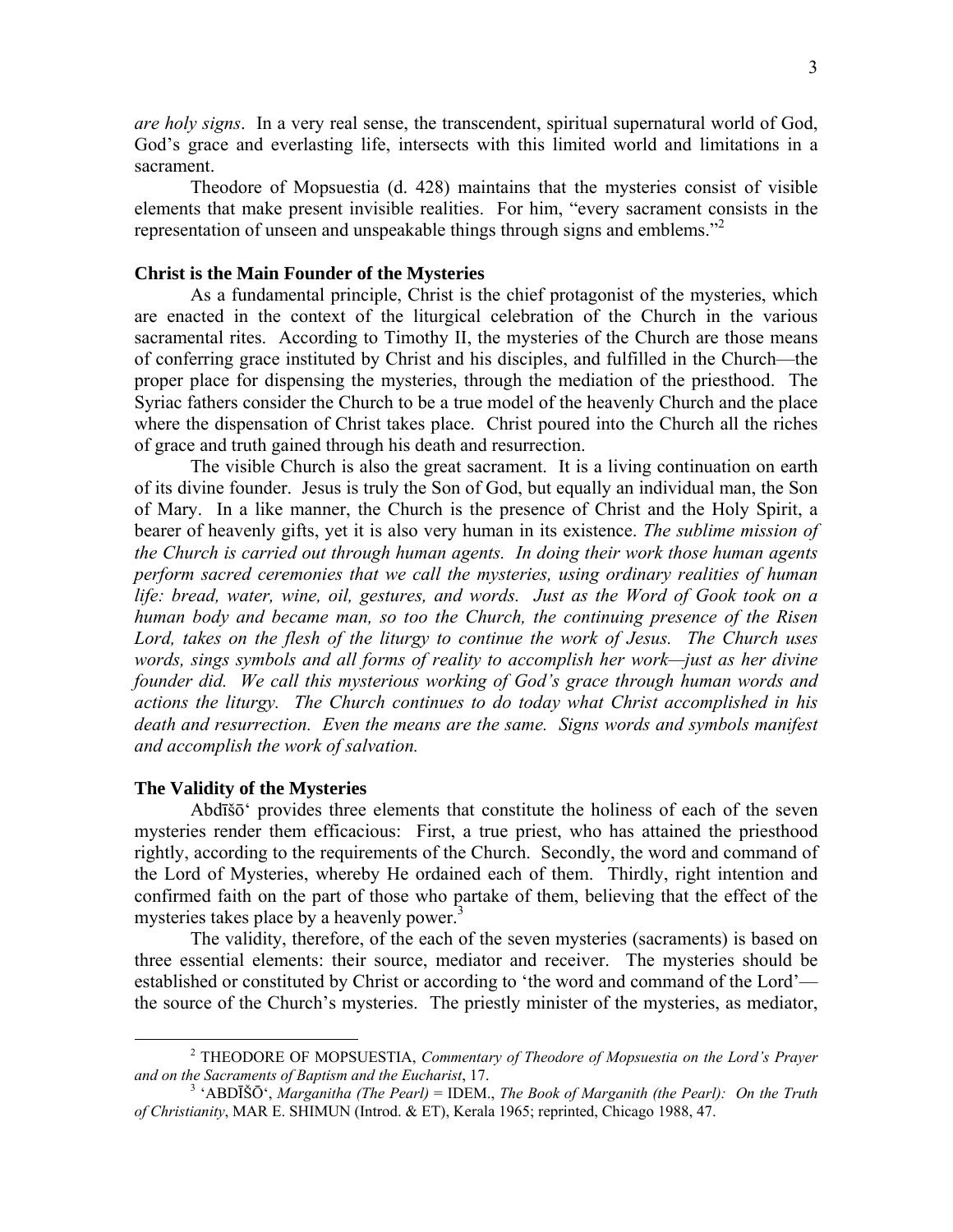should have valid ordination acquired according to the canons of the Church. Finally, the one receiving the sacrament must have a right intention and disposition in its reception, a firm faith and belief in the salvific effect of the mysteries. For 'Abdīšō', therefore, the mysteries are rather a 'subjective' participation in the mysteries of Christ—in that one must be properly disposed and believe in their power and efficacy—as opposed to the Anonymous Authors' more 'objective' understanding of the efficacy of the mysteries.

 While for Timothy the mysteries should be constituted by Christ, who operates in every mystery, the presence of the Holy Spirit effectively consecrating the sacramental material and a validly ordained priest are essential.

 Timothy II provides the underlying principle of the fundamental understanding that everything the Church does is for a reason and does not happen by chance; he states: "there is nothing in the holy Church (which happens) by chance or simply, God forbid! Because the Holy Spirit who is the source of truth, is the establisher of all that which he assigns in it."<sup>4</sup> There are particular rituals instituted by Christ himself such as priesthood, baptism and the Eucharist. However, determining the 'material' necessary for the mysteries was established by the apostles—as can be seen especially in the case of bread and wine for Eucharist and Oil and water for baptism.<sup>5</sup> While, whether the Eucharistic bread is to be leavened<sup>6</sup> or unleavened, or whether the wine is to be mixed or unmixed, is determined by the ecclesiastical canons of the fathers of the Church under the influence of the Holy Spirit.<sup>7</sup>

#### **The Effects of the Mysteries**

 The East Syrian fathers emphasize on the future fulfillment of what the mysteries typify for us in this world. The final 'intentionality' of the mysteries—which are pledges for the resurrection from the dead and immortality in our future life with Christ—will be realized at the *eschaton*. Timothy admits that the reality of the Spirit is within us but it is not realized in a perfect mode until the time when will have a full realization of God's grace after the resurrection. However, in another place, Timothy indicates that the reality, which is realized partially, corresponds to the earthly symbolic events by means of the mysteries of the Church. He asserts: "The priest writes (the name of the candidate for baptism in the register) as heir and son of the kingdom and places it in the archives of the earth symbolically; for in truth he is inscribed in the archives of the spiritual books in heaven<sup>"8</sup>

 Theodore of Mopsuestia and Timothy indicates that the mysteries of the Church represent the future reality of immortality and immutability after the general resurrection. In them (sacraments), we do not receive this reality yet, rather we receive the pledge of the things that are to come about in the next world. In fact, this understanding of the mysteries as 'pledges' of the future life actually goes back to the *Mystogogical Catechesis* of Theodore, explaining the mysteries of the Eucharist and baptism. However, many East

 $\frac{1}{4}$  TIMOTHY II, *Mystery of Baptism: Nestorian Patriarch (1318-1332)*, P.B. KADICHEENI (ed. & ET), Bangalore 1980, 53.

Cf. TIMOTHY II, *Mystery of Baptism*, 13. 6

<sup>&</sup>lt;sup>6</sup> Timothy attests the Apostolic origin of the Holy Leaven and Oil of Unction in the tradition of the Church of the East. 7

Cf. TIMOTHY II, *Mystery of the Eucharist*, J.M. KOCHUPARAMPIL (ed. & ET), PIO (Rome 2000), 53; TIMOTHY II, *Mystery of Baptism*, 13. 8

TIMOTHY II, *Mystery of Baptism*, 83.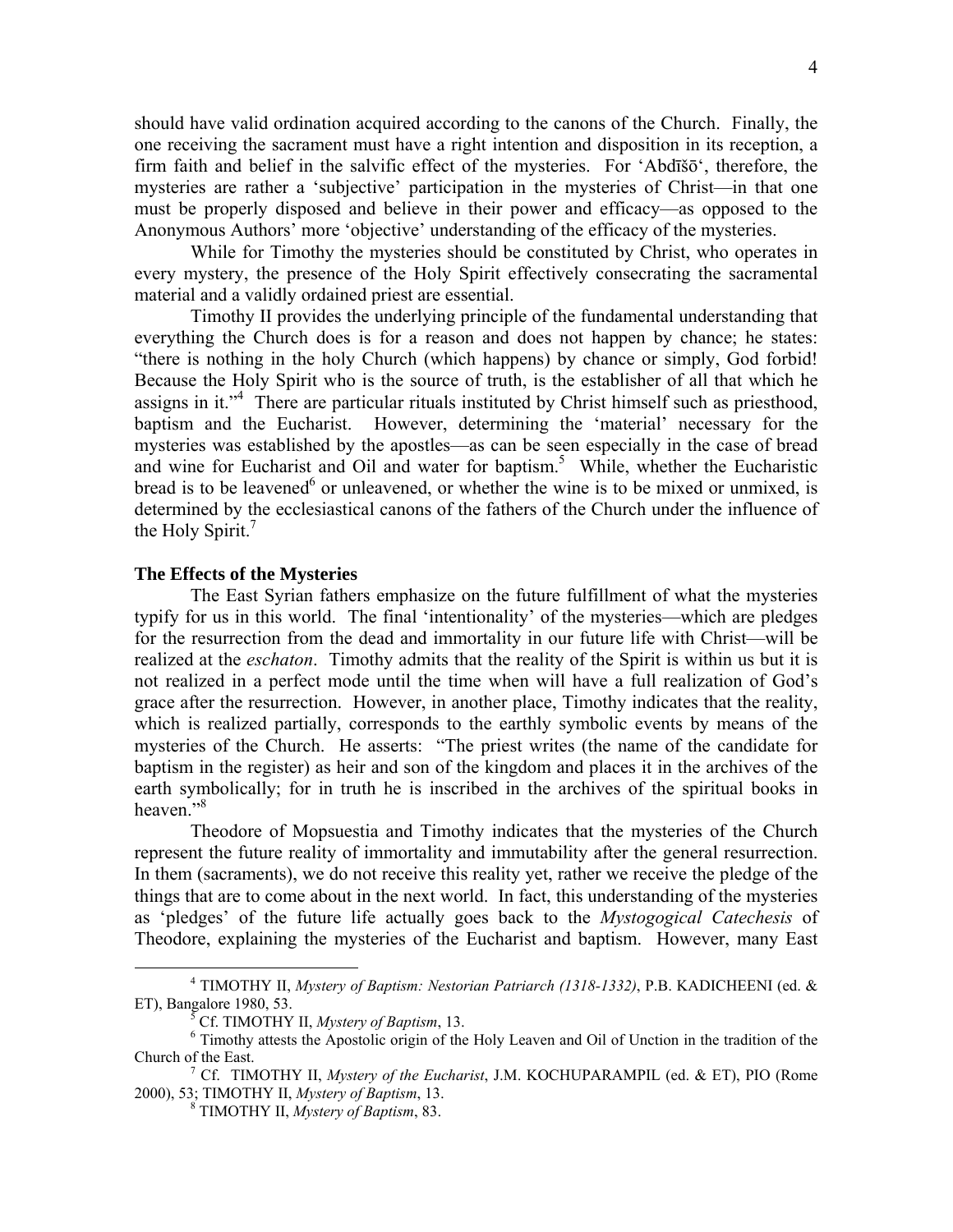Syrian authors indicate that the mysteries confer the grace that they represent. We find this concept in Timothy's treatise on baptism:

For until the death of our Lord, man was only body and soul, but in baptism, by the mystery of the death of our Lord, and by being (born) again, body, soul, and spirit (become) parts of the definition of a Christian; these three are parts of our being, not nominally and conceptually, but in (reality)… Therefore, the Spirit of grace of which (oil) is a figure and which we have received sacramentally in holy baptism is one with us.<sup>9</sup>

#### **The Septenary Number of the Mysteries**

 The number seven being regarded as a perfect number since antiquity came to be seen as representing a sort of 'unification' between the natural and the supernatural realms in creation. Hence, the total of the numbers four—representing the four human temperaments<sup>10</sup> or the four corners—and the number three – symbolic of three divine persons of the Trinity—yielded the perfect number seven. The number seven was also seen as representing the 'seven deadly sins; $11$  and hence called for the remedy of these spiritual illnesses through a seven-fold spiritual remedy. Foremost among these are the seven candlestands that stood before the presence of God (Rev 1:13) and seven pillars before the presence of the Lord in the temple of wisdom (Prov 9: 1-3), and the seven letters to the seven churches in the New Testament (Rev 2-3), and the seven petitions of the Our Father<sup>12</sup>

During the  $12<sup>th</sup>$  century, the Eastern fathers also engaged in the use of the symbolic septenary enumeration of the mysteries. They saw the seven gifts of the Holy Spirit<sup>13</sup> as analogous of the seven mysteries; since these seven-fold charisma come from the messiah, he bestows them on those who are his followers.<sup>14</sup>

 In the Assyrian Church of the East, until the time of 'Abdīšō'(1318) there was no official enumeration of the mysteries. In fact, the early Eastern fathers did not enumerate the mysteries as such, nor did they limit their understanding of sacrament to the seven we know today. Their understanding of sacrament was much broader, and many of the rites of the Church came to be seen and understood in light of being a 'mystery'—or sacrament which the Church celebrates. J. Meyendorff notes that during the patristic age there was no technical terminology when discussing the mysteries, and even the term 'mystery' (Gk. *Mysterion*) was used in a broad sense of 'mystery of Salvation.<sup>15</sup> The term 'mystery' was

 $\overline{a}$ 

 $9$  TIMOTHY II, *Mystery of Baptism*, 39.

<sup>&</sup>lt;sup>10</sup> Temperament theory has its roots in the ancient four humors theory of the Greek doctor Hippocrates (460-370 BC), who believed certain human moods, emotions and behaviors were caused by body fluids (called "humors"): blood, yellow bile, black bile, and phlegm.<br><sup>11</sup> Pride (the excessive belief in one's own abilities), Envy (the desire for others' traits, status),

Gluttony (an inordinate desire to consume more than that which one requires), Lust (an inordinate craving for the pleasures of the body), Anger (It is known as Wrath), Greed (the desire for material wealth or gain) and

Sloth (the avoidance of physical or spiritual work).<br><sup>12</sup> MARTOS, J., *Doors to the Sacred*, New York 1981, 51; AUER, J., *A General Doctrine of the Sacraments* (DT 6) Washington D.C. 1995, 89.

<sup>&</sup>lt;sup>13</sup> Seven Gifts of the Holy Spirit are: Wisdom, Knoweldge, Counsel, Fortitude (Courage), understanding, Piety, and fear of the Lord. These gifts are enumerated (approximately) in Isaiah 11:2-3. 14 MEYENDORFF, J., *Byzantine Theology*, New York, 192. 15 MEYENDORFF, *Byzantine Theology*, 191.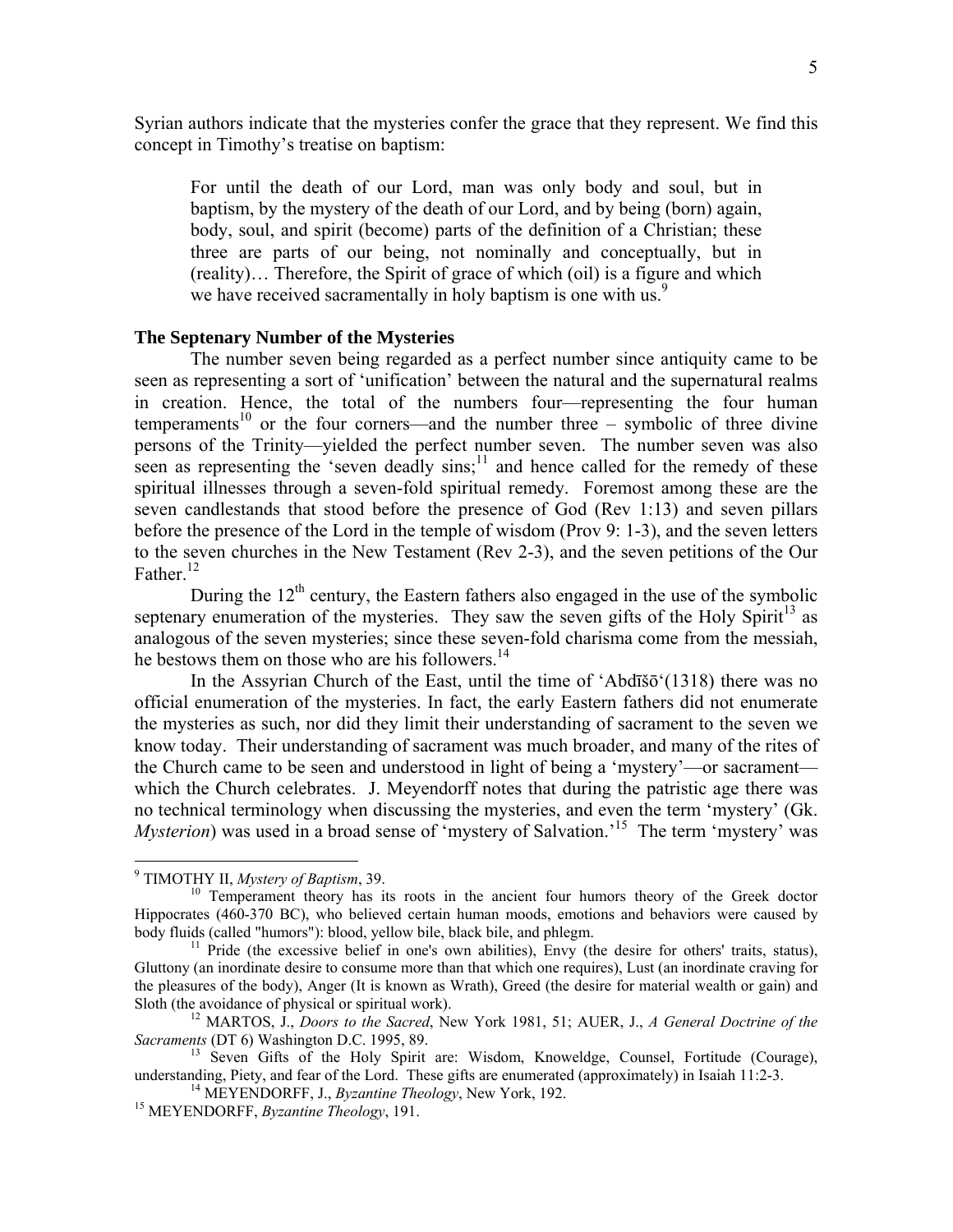only secondarily applied to the rites and liturgical actions of the Church which had as their aim the sanctification of the faithful.

 The insistence on the number seven with regard to the mysteries was first established in the Church of the East by 'Abdīšō' of Nisibis' *Book of the Pearl (Marganita)*, and later came to be followed by Timothy II as well.

## **The Seven (Sacraments) Mysteries of the Church of the East**

 The sources of the Assyrian Church of the East's understanding of the mysteries are three: 1) Sacred Scripture, 2) Church Fathers and 3) liturgical rites of the Church.

 The patriarch Yahb'allaha III (1281-1317) commissioned 'Abdīšō' to write his dogmatic theological treatise, the *Marganitha* (*Pearl*). This work is divided into five parts, treating of God, the creation, the Christian dispensation, the mysteries of the Church, and the things that depict the world to come;<sup>16</sup> it was completed in  $1298$ <sup>17</sup>. The fourth part of his treatise deals with the mysteries of the Church. According to 'Abdīšō', the mysteries of the Church according to the Holy Scriptures are seven: *Priesthood, baptism, oil of unction, the oblation of the Body and Blood of Christ, absolution, holy leaven and the sign of the Cross*. 18

 According to 'Abdīšō', while, the mystery of priesthood "is the ministry all other mysteries,"<sup>19</sup> the sign of the cross "is that by which Christians are ever *kept*, and by it all the other mysteries are *sealed* and *perfected*."20 In fact, the Church of the East has a rich and profound soteriological theology of the Cross.<sup>21</sup> Baptism is the new-birth in immortal life, and the power of the Holy Spirit is the effective agent of the renewal (Jn 3:6, 8) while the Body and the Blood of Christ are the spiritual nourishment in eternal life. The leavening elements, which are holy leaven and oil of unction,<sup>22</sup> are considered *r* $\bar{a}$ *ze* (mysteries) by 'Abdīšō' and they are an apostolic tradition in which by generation have been handed down in the Church to this day orally. The holy leaven is united to the mystery of Eucharist while the oil unction is united to the mystery of baptism. The holy leaven<sup>23</sup> is added to the Eucharistic bread prior to baking while the oil of unction is added

<sup>&</sup>lt;sup>16</sup> See 'ABDĪŠŌ', *Marganitha (The Pearl)*, 1-81; BO III/1 332-351.<br><sup>17</sup> A. BAUMSTARK, *Geschichte der syrischen Literatur mit Ausschluss der christlichpalästinensischen Texte*, Bonn 1922, 324; R. DUVAL, *Anciennes Littérature Chrétiennes II,* Paris 1907, 245; B. CHABOT, *Littérature syriaque*, Paris 1934, 139; 'ABDĪŠŌ' translated into Arabic in 1313 as has been cited by 'Amr ibn Mattā in the book of *Majdal*, where large portions of it are quoted. See BO III/1, 360, 586;

cf. Vat. Arb 110.<br>
<sup>18</sup> 'ABDĪŠŌ', *Marganitha (The Pearl)*, 45-61.<br>
<sup>19</sup> 'ABDĪŠŌ', *Marganitha (The Pearl)*, 48.<br>
<sup>20</sup> 'ABDĪŠŌ', *Marganitha (The Pearl)*, 46.<br>
<sup>21</sup> For a theological and liturgical significance of the hol

<sup>&</sup>lt;sup>22</sup> For more details see MAR APREM, *Sacraments*, 34-35. <sup>23</sup> In discussion of the mystery of the Holy Leaven, it is essential to concentrate on the theological sense of the rite for the renewal of the Holy Leaven that takes place on Holy Thursday. It has two important roles: 1) It emphasizes on the unbroken continuing of the rite, indicating apostolicity (*diachronic dimension*). It connects us to the institution of the Eucharist at the Last Supper with the piercing of the side of Christ (John 19: 34). From side of Christ, is born the second Eve which is the Church. We find this through Ephrem's symbolic interpretation of the piercing of Christ's side where blood and water are flowed. The water symbolizes baptism while the blood is symbol of Eucharist and both of them served to create and nurture Christians, incorporating and drawing them into conformity with Christ (*Ephrem Commentary on Diatesaron, 21:11*). 2) It serves as the mystery of unity of each parish to its bishop and eventually to the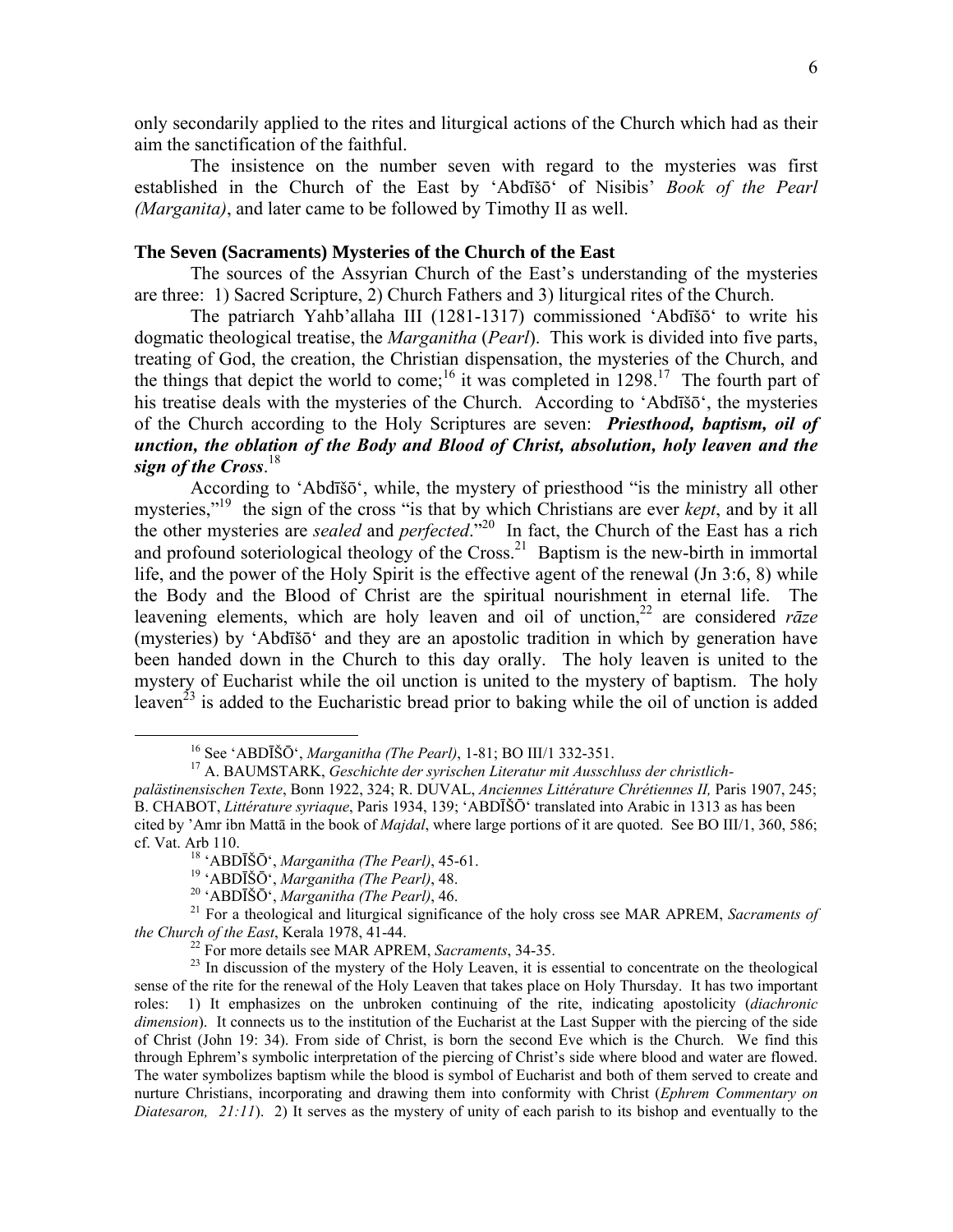to the oil of baptism in which eventually will be used for the anointing of the entire body of baptized one. With regard to the mystery of absolution, 'Abdīšō' states that "the human race is apt to err and easily inclined to sin, and it is hardly possible that all should not be tried with spiritual diseases; and on this account the healing priesthood was given to heal freely."<sup>24</sup> Hence, repentance is necessary and Jesus calls upon the sinner to repent (Mt 9:13). At the same time, Christ has given the faculty of forgiveness to the priest, who is the spiritual physician.<sup>25</sup> 'Abdīšō' affirms that the believers ought to confess their sins to the spiritual Physicians and "by absolution and penance they may obtain the cure of their souls and afterwards go and partake of the Lord's Feast in purity."

 Timothy adopts the septenary number of the mysteries and distinguishes them according to two categories. First, the 'mysteries' in the proper sense are those rites that explicitly possess the prayer of invocation of the Holy Spirit, namely: the priesthood, consecration of altar, baptism and the Eucharist. Second, the 'mysteries' in the secondary sense are those rites without an epiclesis, namely: the perfection of monks, funeral service and marriage. He also distinguishes the mysteries of the apostolic commandment and ecclesial canons into those written and those handed down by tradition. The written tradition is defined as referring to the mysteries that are found in the Holy Scripture while in the case of the mysteries contained in the apostolic letters and ecclesial canons are required explanation occasionally. While the sacred rituals of the leavened bread, the sign of baptism and the oil and ordination (minor orders and the 'perfection of monks'), the consecration of altars and other similar mysteries are handed down by means of the oral tradition of the Church.

### **Conclusion**

 It is important to recognize that the Mysteries have a visible and invisible reality, a reality open to all the human senses but grasped in its God-given depths with the eyes of faith.

 The visible reality we see in the mysteries is their outward expression, the form they take, and the way in which they are administered and received. The invisible reality we cannot 'see' is God's grace, his gracious initiative in redeeming us through the death and Resurrection of his Son. His initiative is called *grace* because it is the free and loving gift by which he offers people a share in his life, and shows us his favor and will for our salvation. Our response to the grace of God's initiative is itself a grace or gift from God by which we can imitate Christ in our daily lives.

 The mysteries prepare the faithful for the future life, but they also make that life real, here and now. We are given the vision and have the foretaste of the things to come through them. In them we encounter Christ, in order to be Christ. We enter upon a decisively new reality: in Christ we learn to become fully conscious of what it really means

Catholicos Patriarch (*synchronic dimension*)—it emphasizes to link the Institution of the Eucharist with each individual celebration of the Eucharist (emphasizing on *ecclesial communion*). The Joint Communiqué of the Fifth Non-official Consultatio in J. P. HOFRRICHTER & G. WILFLINGER (eds.), *Syriac Dialogue V: Non-Official Consultation on Dialgue within the Syriac Tradition* (Vienna 2003), 150; Ephrem Commentary on Diatesaron, 21:11 in C. McCarthy (tran. & intro.), *Saint Ephrem's Commentary on Tatian's Diastessaron*, (*Journal of Semitic Studies Supplements* 2, Oxfotd 1993), 322. Brock, "The Mysteries Hidden

<sup>&</sup>lt;sup>24</sup> 'ABDĪŠŌ', *Marganitha (The Pearl)*, 60.<br><sup>25</sup> 'ABDĪŠŌ', *Marganitha (The Pearl)*, 60-61.